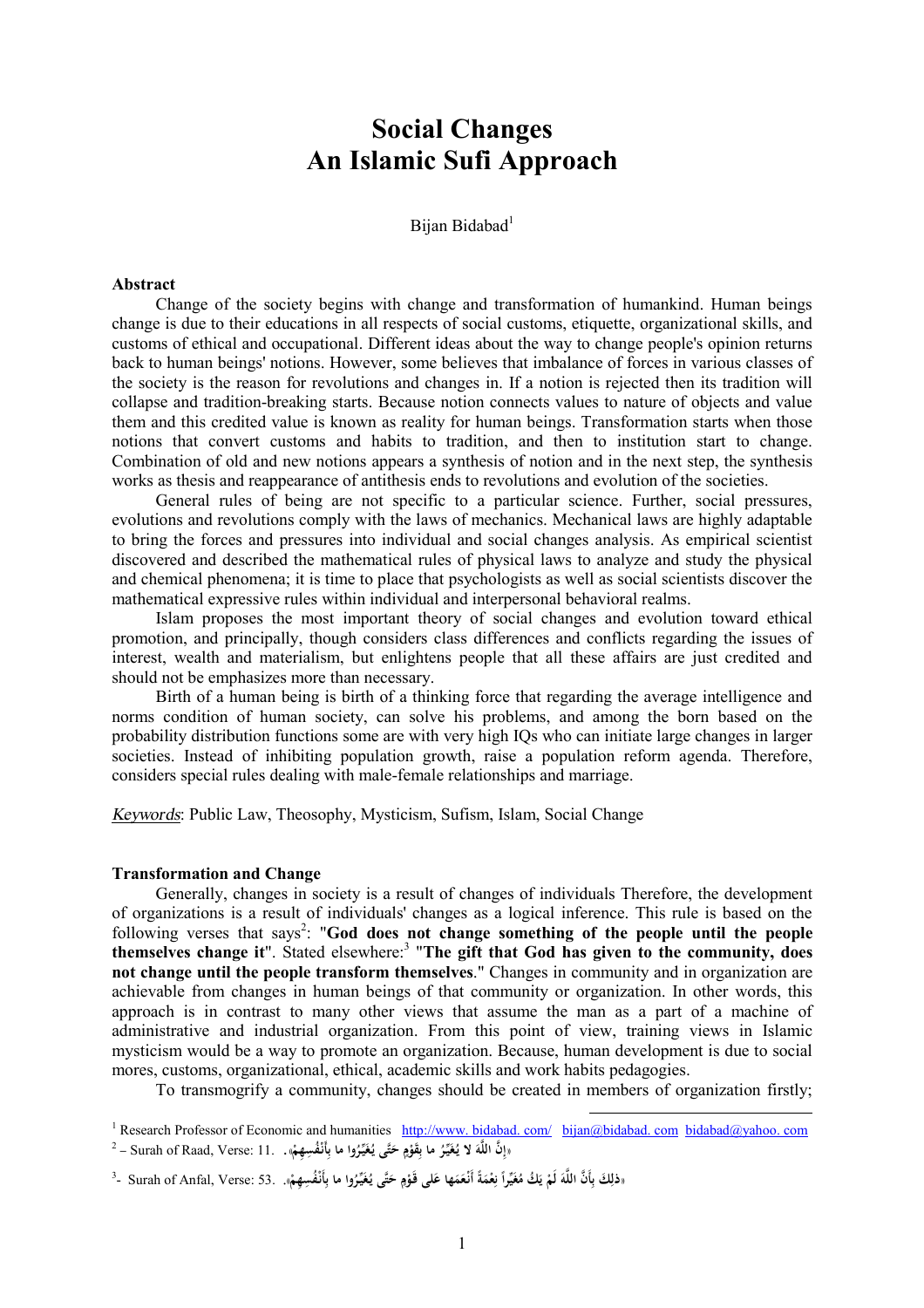afterwards, the tools, workflows and ways of working are to be changed. Evolution of human social behaviors methods are proposed in various ways in human resource management. Individual and group training are of the most important well-known educational methods to change organization members. In this direction, transformation of tantamount people and encouraging them to change themselves is more efficient way than using pressure and obligation; because, people's willingness to change in a group is more than their individual willingness, moreover, the evolution of tantamount group coordinates the acceptance of workflow easier to members, and would lead to competition among individual predisposition to change.

There are various theories about social evolution that all of them refer to human notion. In Marxist school, social evolution is a subject of increasing exploitation in industrial societies. Marxism-Leninism adjusts this view and includes the immature industrial society's susceptibility for change. Trotskyism expands the idea that by various informing methods, proletarian revolution is occurred faster. Instead, Neo-Marxism believes that capitalism postpones labor revolution by giving enfranchisement to workers and increasing their welfares. Maoism considers these changes in peasant communities, and does not necessitate industrialization for proletarian revolution. All these are actually in contradiction to whose believe the source of great developments is due to emergence of great humans. Example of this very belief is referred to the Prophet (PBUH) that construction, evolution, and creation is always done by great men. Max Weber<sup>4</sup> by considering successful social movements develops the cited idea and proposes the theory of charismatic authority in contrast to forms of traditional authority and legal authority. He attempts to prove that the social changes are continuous streams that try to transform traditional legitimacy into legal legitimacy. Many authors believe that the revolution and social upheaval is a cause of force imbalances of different social classes. Some others consider foreign factor interference in world evolutions and revolutions.<sup>5</sup> Some others contrarily asserts that social changes result from endeavors to release from foreigners pressures.

In Bostan-o-Syahah, in the part of Sheikh Abul-Futuh's biography it is cited that he (Abul-Futuh) said<sup>6</sup>: "... The man has three stages in his life. First is development and prosperity, **Second** is conscious state without excess and deficiency in the body and the **Third** is the decline and fall. The same things exist for government and monarchy. Similar to every person that from the birth to the time of youth needs a preceptor and chief; knowledgeable, resourceful, zeal and able head and deputies are also necessary for emerging government. As any individual minds his livelihood, the same should be as government policies. The king and government are obliged to do in justice and charity to conduct the hearts to faith to cause development and gaining properties, enriching treasury, increasing people and administrating the country affairs. As human being grows and develops daily, weekly and monthly, the government also grows regularly from emergence, by struggles of the king and resourceful efforts of skillful ministers and bravery of commanders-in-chief until the limit of stoppage. Man when reaches the rank of perfection stays in that stage for a time and there is no growth in his body afterward. The same occurs for government. The government stays in one position for a period and forgets about rede of sovereign, conquest, good deal and heart attraction; and leave over the power of enemies and education of friends and considering peasants and figures. According to the narration of:<sup>7</sup> "the best affairs are their averages"; every king who follows justice, mercy and compassion to public in accordance with the verse<sup>8</sup> "While that which is for the good of mankind **remains on the earth**", God makes him successful, prolongs his life, keeps his country full of blessing, huffs his enemies and makes his servitudes happy. Every country and servitude, whose natures be such, will be included in divine attentions. When every human reaches to the border of decadence, his function of powers and sense of attentions degenerates, and aging and weak prevail upon him. The same is for government when its servitudes and supporters also be reduced will

 $\overline{a}$ 

<sup>٧</sup> –الکافي ج : ۶ ص : ۵۴۱.

وَ اَمّا ما يَنْفَعُ النّاسَ فَيمكُثُ فى الأرْضِ. Surah of Raad, Verse: 17 -  $^8$ **َ َ**

<sup>&</sup>lt;sup>4</sup> Maximilian Carl Emil Weber (1864 –1920). http://en. wikipedia.org/wiki/Max\_Weber

٥ - میراثخوار استعمار، مهدي بهار، چاپ شانزدهم، انتشارات امیرکبیر، ،1357 تهران.

٦ - بستانالسیاحه، حضرت حاج زینالعابدین شیروانی، مستعلیشاه، چاپ سنایی، صفحات .19-21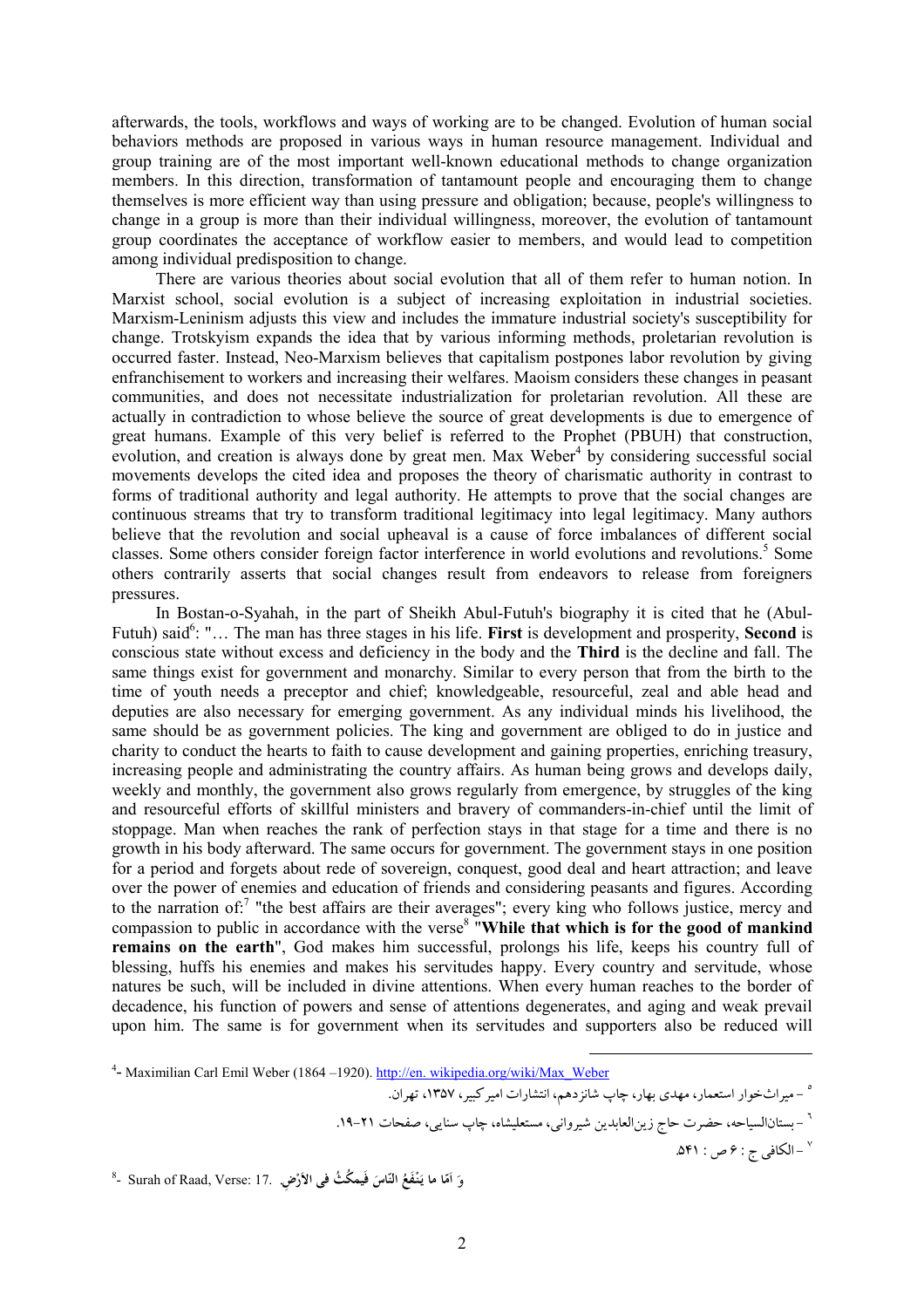transform to the situation of degeneracy and weakness and fatigue goes over its glory. Similar to humankind that his strength, inward and outward powers decline due to lowering the natural heat of his body, he will observe aging and incomplete food absorbing and the whole body goes toward degeneracy. It is the same for government because of decline in the quality of ministers, councils, deputies, trustees and their opinions shortages and malpractices and increase of their greed end to plurality of opinions and causes disorderliness in behaviors of rulers and military degeneracy is appeared in government similar to human attentions decline. As the white hair of man is the symptom of decline; decline of monarchy and government is demonstrated by ornament and adornment on clothing, housing, concubines etc. and the properties that should be expended to necessary state and country planning and conduct are consumed in clothing and botchery furniture, pleasure and joy. This is a strong sign of weakness of government and monarchy that has been frequently observed. The chronicles books show that: when governments and monarchies pass the stage of stoppage their companions start to adorn, pleasure and fun, and forget to conduct people, justice and development, and loose the country and law; and ministers and governors extend their circle of credits and forget the expediency of government, and the servants and attendants get housing and clothing as rulers and lords, and comfort of body and welfare become their target and slogan, and open the chapters of pleasure and negligence on their lives. At this time, government neglects the condition of people and conquer of enemies, because anyone who accustomed to lounge on the desire and prefers stay to travel, and accommodation to move -since the inconvenience and hardship are in travels but no pleasure and comfort- then stops from country conduct. Whenever the spies inform bad news about the borders and threats, would carry them to slander, false and unfounded and disinterested words. This comfortable and negligence decline and extinct the kingdom. Though the verse of:<sup>9</sup> "There is a **booked time for any affair**" implies that there is a limit for any conduct and there is an end for any start; but according to the verse: <sup>10</sup> "**God will annihilates what He wants and corroborate what He wants**", indicates that suspended time also exists.

It is not necessary that government degeneration to be taken place during the course of decline. Because, the human being in the third stage stays at the being of decline, and if he had not prepared his body for aged time naturally, or eat murderer poison will die even he is at the growth stage. This is the same for government and as it has been observed in past states that when the rulers and governors have not deed according to justice and law and left civil and political conducts of country preposterous, and turned to oppression and forcible way of governing and rode the dun of velleity and cruelty; so then fractured elements of government and the government collapsed before the time. But every human being that grows his body under prescriptions of proficient physician and good policy, of course he will age naturally. The same is true for government. If any government during or before the beginning of decline takes good policy of governors and rules then will prolong. Conclusively, the condition for survival and persistence of government is politic. Politic is either based on wisdom, which is called practical theosophy and all its elements comes from political science; or is based on Sharia. Whenever the politic is based on Sharia, and government does as its conditions will not need practical theosophy. Accordingly, many famous kings and powerful sultans that were Muslim took the religious policy. Any kingdom that did not exceed and oppress the religious policy often was successful. The ruthless and fearless bloodthirsty kings that did not mind the religious politics and followed velleity, their dominations have been beaten by evidence of divine fervor God and become<sup>11</sup> "**Loser of world and hereafter**". The survival of government of atheists is due to their reason-based politics; moreover, their attentions to politics are extremely high. It has been narrated:<sup>12</sup> "government" prolongs with infidelity but not survive with oppression". Conclusively, any incompatible act with Sharia and reason is obliged to decline and extinction of the government. …"

9 - Surah of Raad, Verse: 38. **تابِلکٍ َج ُک ِّل ا ل . َ ِ**

<sup>١٢</sup> – بحارالأنوار ج: ٧٢ ص: ٣٣١؛ ۶۵– الكافي. جامع الأخبار ص: ١١٩؛ الفصل الخامس و السبعون في العدل. المُلْكُ يَدُوْمُ مَعَ الكُفْرِ وَلايَبْقى مَعَ **ْ َ َ ْ ا الظُلْ** . **ِم**

 $\overline{a}$ 

<sup>10</sup> - Surah of Raad, Verse: 39. **تُ ب ث ُ يـ و ُ َشاء ما ي ُ ه وا اللَّ ُ ْح م ي** . **ِ ْ َ َ**

<sup>11</sup> - Surah of Haj, Verse: 11. **ة ر ْالآخِ ْيا و ال ُّدن َخ ِسر** . **َ َ َ**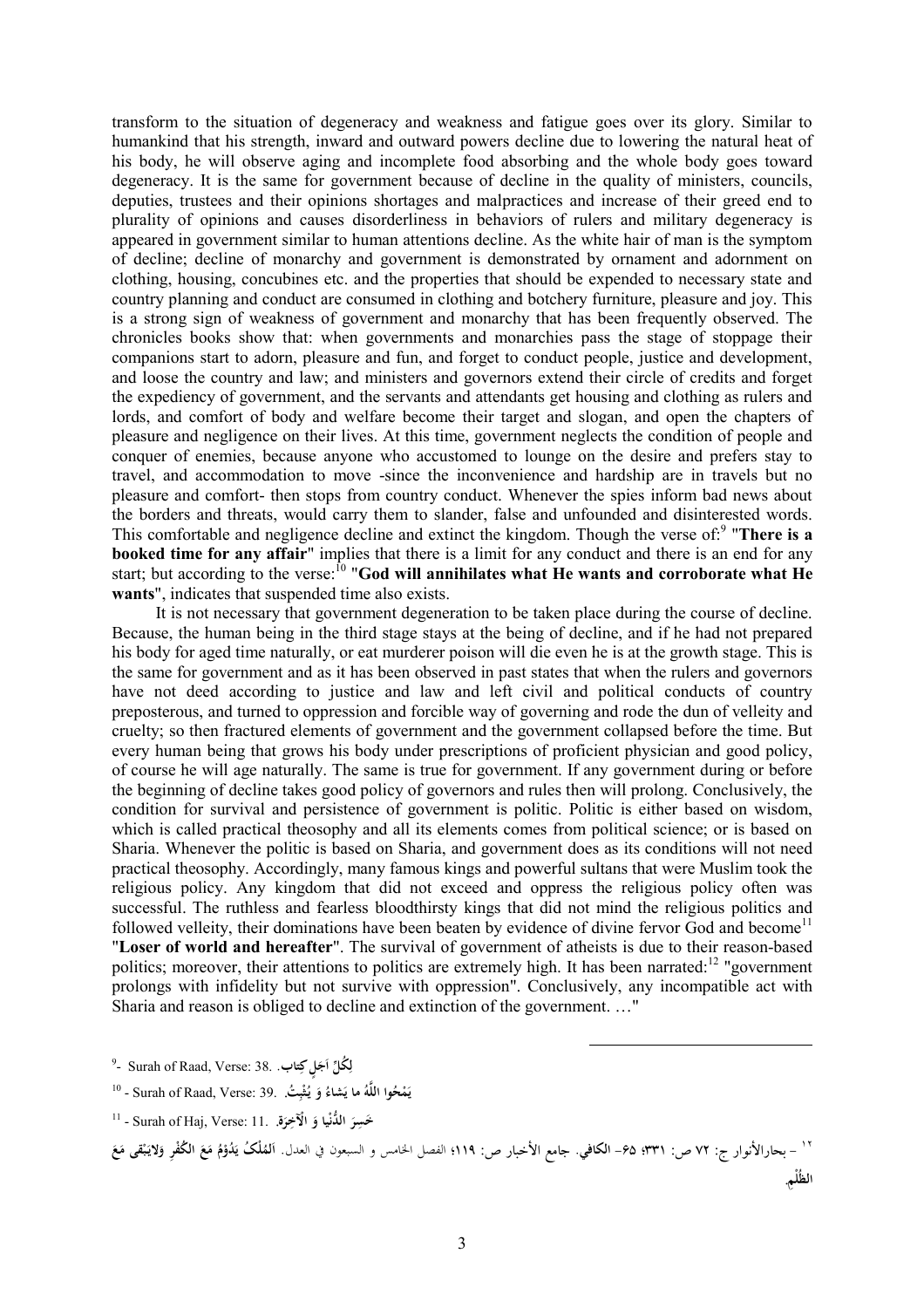In summing up different theories of social changes, MacIver<sup>13</sup> concludes that the major reason for revolutions in communities is due to changing authoritative notion. He believes that if a notion were rejected then the traditions associated with it disappear and breaking tradition starts; because the notions relate the values to the nature of objects and give those values and these credited values are worth as reality for humankind. He believes that reality is just human thought and behavior. However, notions bring credits and validate any phenomenon; and when the notion, which transforms the custom and habit to tradition starts to change, the society transformation starts. On the other words, the peoples' approach to the problems around them changes. Combining his idea with Hegel's dialectic process depicts the evolution of the society based on the thesis of old notion and antithesis of the new notion and emergence of new synthesis and re-acting of the latter synthesis as a new thesis and reappearance of new antithesis. This process depicts both revolution and evolution of the societies.

In connection with these changes, under the title of the tide of states His Excellency Sultan Hussein Tabandeh the Master of Gonabadi Sufi Order writes:<sup>14</sup> "for any state, governments and organization there is tide as forms of promotion and decline. The tides are of two types: one is normal and natural, and the other is accidental. Natural tide is like as youth, senility and different stages of individual's life; and as there are stages of childhood, youth and aging for anybody, there are similar stages for governments. The government begins the stage of progress and perfection and goes toward freshness and succulent until it reaches the height of prosperity and glory that is worthy for it, and stays for a period in this stage, then starts to weaken and wilting, and finally dies. Reviewing the chronicles and observations shows that it is a definitive extinction. These differences are innate, and are built upon transformational nature and revolutions of the universe; however the reasons for this difference is appeared, though the major cause is the God's will and His predestination, but predestination also is based on policy; and the incompetence of rulers is a unique strong factor for this change. Until the wisely of the reign and conduction policy and popularity are in plethora, the monarchy grows, and when these decline the kingdom goes to degeneracy and extinction. Accidental tide is similar to health and disease, and fat and atrophy in humankind. These states in every age stage, sometimes is weak and then recovers to strength, and in the time of elderly age re-development of health and fat may appear but returns to his place, and due to poor posture will die soon. The same exists in life of states and can be found in every state and it has been observed that the grandeur and perfection of state suddenly go toward weak and wilting and revolution occurs but because of good policy of ruler disappears soon. …"

This phenomenon is observed not only in government but also in religions. Relating to the tide of religions His Excellency Sultan Hussein Tabandeh writes: <sup>15</sup> "The tide is not only special to formal organizations and monarchies, but it also exist for religious organizations. Bad policy of political leader of any religion causes the tide, and the admittance and dis-admittance of followers and situation of the time and revolution completely affect the subject. At the beginning of appearance of real religion<sup>16</sup> up to the end of the life of the legislator person and divine lawgiver who is divine representative, the attentiveness of the followers and their encourages to obey the orders of their obeyed, and also their enthusiasm and endeavors in doing the commands and also prevalence of the religion cause progress and greatness of that religion, and their dependences on the religion develop and transcendent it.<sup>17</sup> After the death of the legislator and lawgiver, the enthusiasm declines gradually and attentiveness of the followers degenerates due to entrance of illegible and non-native persons and interferences in religious affairs the unity and confederacy decrease. Therefore weakness in formal progression occurs and then after a time a political or religious leader advents and arises and that religion grows and the initial weakness transforms to maturing; until the senescence of that religion is reached and natural weakness appears in it – that is its commandments and laws would not be appropriate for the conditions of that time. At this time, the religion abrogates by a divine

<sup>13</sup> - Robert Morrison MacIver (1947), The Web of Government. The Macmillan Company.

١٤ - حضرت آقاي حاج سلطانحسین تابنده، تجلّی حقیقت در اسرار فاجعۀ کربلا، انتشارات حقیقت، چاپ چهارم، ،1372 صفحات .6-7 ١٥ - حضرت آقاي حاج سلطانحسین تابنده، تجلّی حقیقت در اسرار فاجعۀ کربلا، انتشارات حقیقت، چاپ چهارم، ،1372 صفحات -7 .6

l

<sup>&</sup>lt;sup>16</sup> - In obsolete religions this is also prevailed, but in fact, it is as their superficial organization.

<sup>&</sup>lt;sup>17</sup> - Real (righteous) religions are in the rank they are, and have progress and transcendence, even the followers obey or not.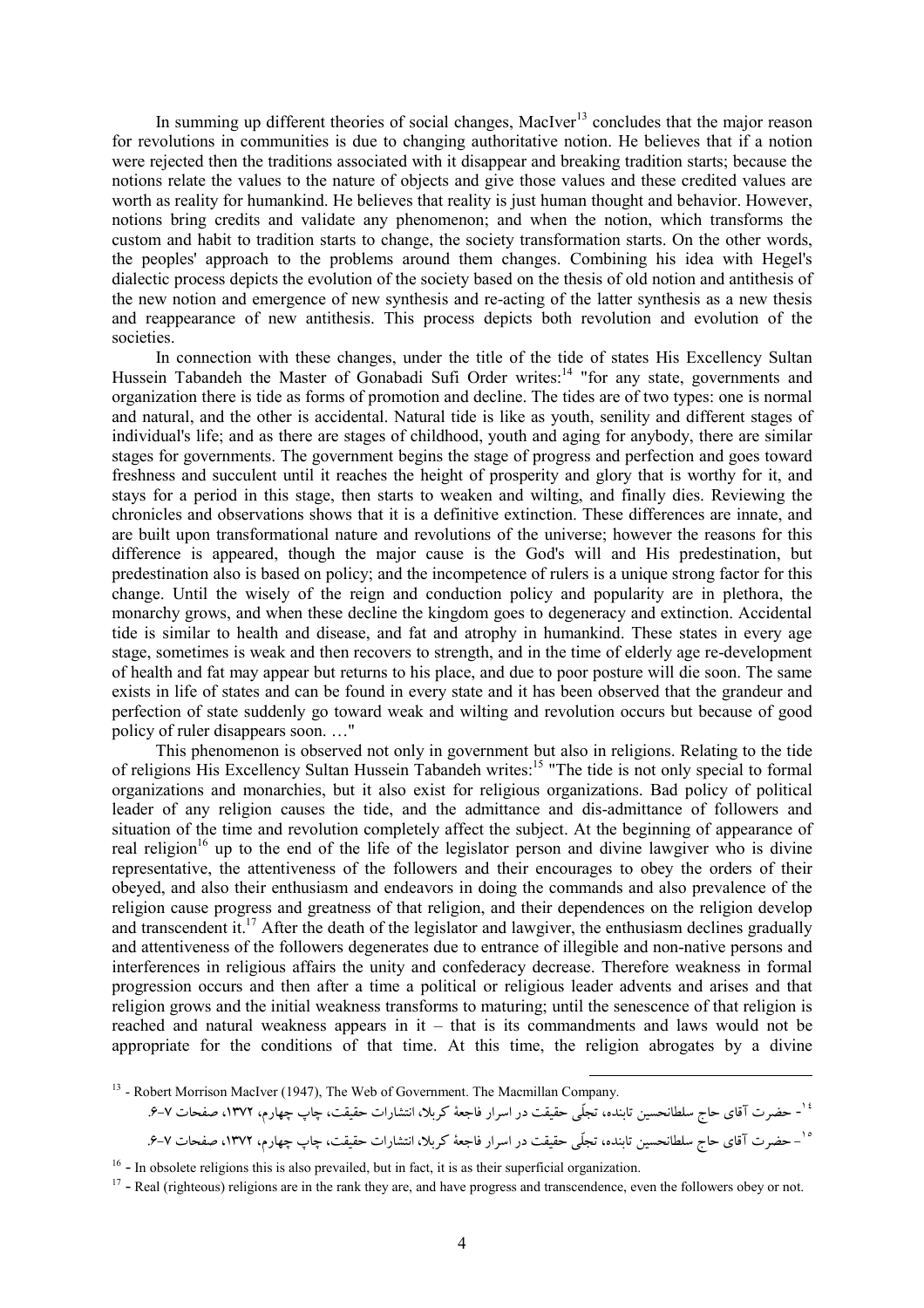representative of God who appears and is graceful to regenerate the souls and bodies of people, and eligible to invite and legislation; and the sovereign of previous religion goes to extinction and new religion is substituted. …."

Adaptation of social processes to the laws of physics is an open discussable topic. His Excellency NourAli Tabandeh the Master of Gonabadi Sufi Order expresses that <sup>18</sup>: the sciences consider their regarded realms because of manifestation of the general rules of universe; and the general rules of existence are not special to a specific science. Connecting this discussion, social pressures, upheavals and revolutions phenomena can be easily adapted to some of the laws of solid mechanics. Topics, such as mechanical engineering design and fatigue theory in solid mechanics can be adapted to express social failures and breakdowns. In the theory of fatigue, for example, if we stretch a rod from both sides to cut, we need to spend much force, but if we simply severally bend the rod and straighten it, it will break easily. This phenomenon is very important in design of objects and elements, because if we force into object alternatively in different directions, a type of rupture is observed in molecules of the object, but if we enforce straightforwardly, this rupture will not happen. The same phenomenon is also observable in humans and societies, alternating pressures can lead to personal and social transformations and disruption as well. Defining the forces that are classified in social science under the heading of social pressures needs separate heading and book, but here we just refer to some factors that cause movement. Movement in terms of physical definition of "work" dampens transformation. These forces can also even be forces of will as Maulavi says: "Your mind goes somewhere; afterward it will take you there". That is the force of mind and motivation is the factor of move and work. In physics, work is defined as multiplication of amount of force by distance of movement. Inverse of this equation calculates the power of mind and will. That is the power of mind is equal to the work done in unit of movement. In this connection, we may adapt stress analysis in material strength to the issue of individuals or social changes. In stress analysis in solid mechanics, it has been proved that the amount of stress (which is equal to the force per unit area) in different values, has particular strains on the object. For example, if a rod is stretched from both sides, its length changes at different values of forces differently. If we define the stress as force on unit area, and strains as average changes of rod length due to enforcing stress; then in different stresses we observe different strains. From zero to a certain amount of stress, the strain behavior is the same as rubber band and is called elastic behavior and usually this behavior is linear and proportional. That is by increasing stress, the strains will proportionately increase. In elastic domain, when we cut the force (stretching) the rod length returns back to its first state. Forcing more than this, take the strain behavior of the rod to plastic domain. That is if we cut the force the length of the rod will not return to its initial state. At the end of plastic domain, there is the point of yield. At the point of yield, a particular molecular dissociation is found in the object that if we increase the amount of stress, the length of rod will increase up to cut the rod. This point is named failure point. Only in elastic domain, the behavior is linear, but in the other domains of stress, the strain behavior is nonlinear and is a function of physical properties of solid object.

The cited mechanical rules are highly adaptable to infliction of forces and pressures to cause individual and social changes. The humankind both individually and socially deform proportionally to applied forces when they are in elastic domain, and when force and pressure (stress) is cut they return to their former state. However, if the inflicted pressure is more and beyond elastic domain, they will permanently change their behavior; that is they will have a plastic strain functioning. In this context, the behavior is nonlinear and is in accordance with the mental and physical characters of individual and community. Infliction of more amount of forces brings them to failure point, and more forces will take the individual or society to dissociation and rupture.

Surely as experimental scientists observed physical and chemical phenomena, and discovered and expressed these rules mathematically; sociologists and psychologists can also discover and express similar rules mathematically in the realm of personal and social issues. Obviously, in humanities, these laws are not attainable as simple as experimental sciences, but the steps would be taken due to the acquired developments in humanities.

 $\overline{a}$ 

<sup>&</sup>lt;sup>۱۸</sup>– حضرت آقای حاج دکتر نورعلی تابنده، قانون واکنش فیزیک در اجتماع. مجموعه مقالات حقوقی و اجتماعی، صفحات ۵–۱، انتشارات حقیقت، چاپ اول، .1381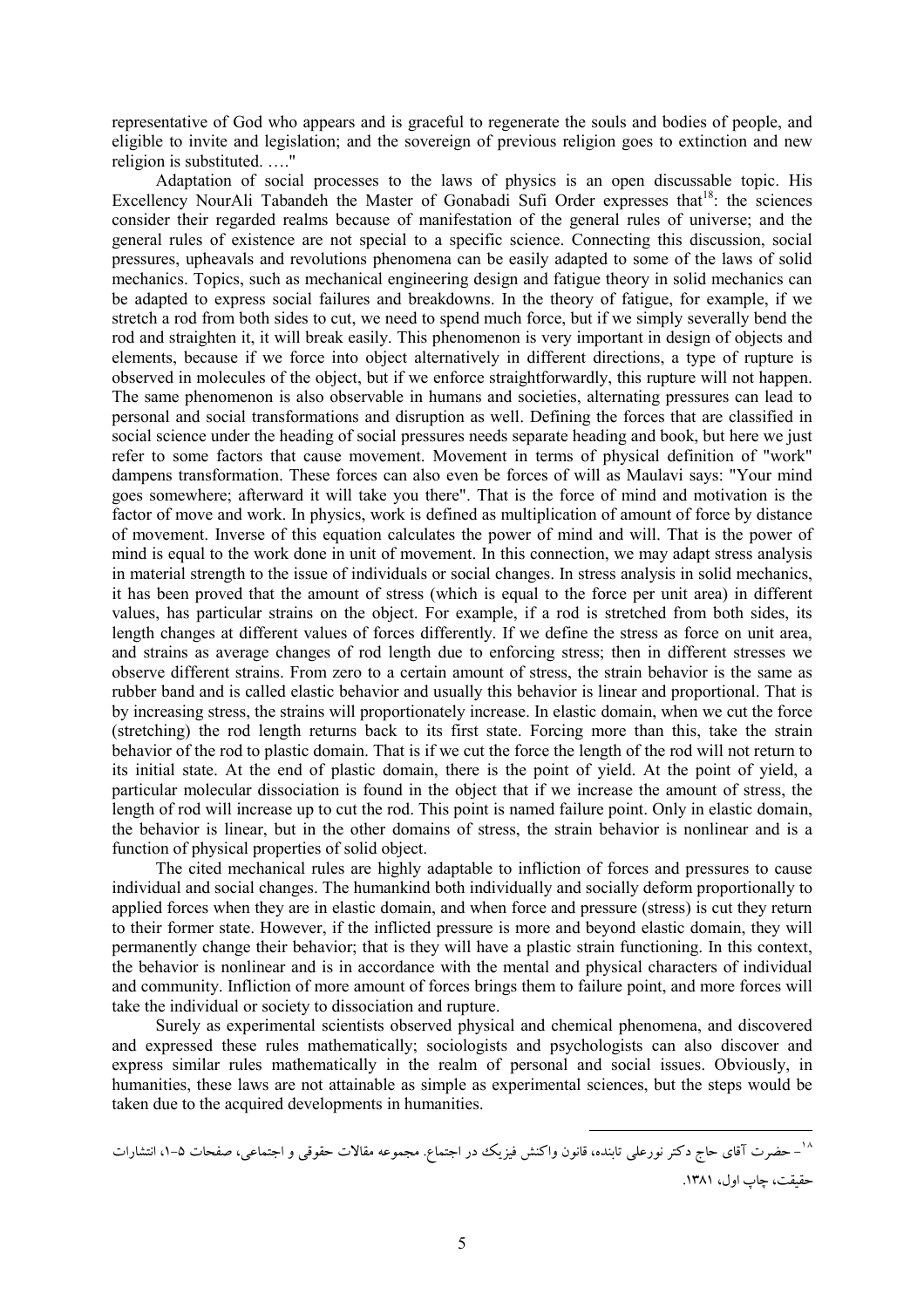Islamic approach about the subject perspectives social transformation bases before all most recent theories. Islam presents the most important developments in the theory of evolution towards ethics; albeit considers classes' conflicts and interests, wealth and worldly subjects. It tries to aware the people that all of the mentioned subjects are credited subjects and should not be emphasized more than necessary. The Honorable Prophet Mohammad (PBUH) said: "I have been sent to fulfil the ethic comportment".<sup>19</sup> That is the prophets have not been sent to gain power and fame; and the goal of their missions is ethical transcendence that is higher than materialistic issues.

According to a general rule in Qur'an:<sup>20</sup> "**Allah does not change the destiny of any nation unless the people change themselves**". That is for transforming the society and pushing it to transcendence, all individual viewpoints of people should be changed; and when the number of changed people increases, the transformations occur one after another. On the other hand, if we could to push the people minds toward thinking, then the whole society would promote. This is why all divine prophets, saints and guardians always enlighten. There are many verses in Qur'an that invites people to think about the world in different ways. Says:<sup>21</sup> "**Do you not look at the camel, how it has been created**", and says:<sup>22</sup> "**Do they not look at the sky above them? How we have made it and**  adorned it, and there are no flaws in it? And the earth we have spread it out, and set thereon **mountains standing firm, and produced therein every kind of beautiful growth to be observed and commemorated by every devotee turning to Allah. And we send down from the sky rain charted with blessing, and we produce therewith gardens and grain for harvests. And tall and stately palm-trees, with shoots of fruit-stalks, piled one over another. As sustenance for the servants; and we give life therewith to land that is dead**." This method as MacIver cites is change of notions that initiates social changes.

On the other side, charisma is one of the major issues in education that can be seen in religion. In righteous religions, it is always observed that the followers with excessive interest and love obey their guide who is prophet, saint or divine guardian. Principally, follower's feelings about the appointed great men of God on earth is a charismatic phenomenon. This phenomenon also is observable in lower levels of religion in form of imitation. Imitation means to put the collar of affection of the jurisprudent of the Prophet's descendant on the neck of heart. In other words, imitation of someone is a type of charismatic following of a person who is eligible to be followed (imitated) due to the permission of the infallible (AS). In this connection, permission is the essential condition to be imitated and nothing else such as knowledge, literacy or social, political or religious positions. Principally, the educational and following method that Islam and all other righteous religions command to the followers is a charismatic obedience. Quran says:<sup>23</sup> "**If you love Allah follow me (the Prophet) till Allah will love you.**"

Course of change is a period of transition from one social-political-cultural style to another style, which usually is accompanied with disorder or even chaos revolution. Management of this course is one of the important political and legal policies that a lot depends on the perspicacity and intelligence of the leaders of the society during transition. Certainly alleviation and dampening social emotions, preventing foreign interference or domestic influents, facilitating livelihood of people, delaying structural reforms, preventing violence of extremists and personal wreaking, preventing tense collision with previous officials, preventing extreme and premature changes in property rights and . . . all are of major issues in facilitating the transition of one regime to another. The story of

١٩ **َ** - مستدرك الوسائل ج : 11 ص : .187 -6 **ا. ْه ِنـ م ٍ لَة ْ م ُ ْك ِر ج ذِ َ ْخَلا ِق و ْالأَ ِ َك ِارم َ ِم َخلُِّق ب ِ اب التَّ َ ْحب ِ ت ْ اب اس ُ َ ب** -۱۲۷۰۱ -۱ ِع َ ِفي َمجْم ُّ ي ِسِ ْ الطَّبر ُ ْخ ال َّشي ، انِ َ ي َ **ْخَلا ِق** الْب **. ْالأَ َ َك ِارم َ م َ َِّمم ُت ْ ُت لأِ ث ِ ع ُ ا ب َ نَّم ِ قَ َ ال إ ُ ِّي ص أَنَّه ِ ِن النَّب َ ع** 

l

اإِنَّ اللَّهَ لا يُغَيِّرُ ما بِقَوْمٍ حَتَّى يُغَيِّرُوا ما بِأَنْفُسِهِمْ». . Surah of Raad, Verse: 11 - <sup>20</sup> **ْ ِ َ ٍ ْ ِ**

- 21 Surah of Qashiyah, Verse: 17. **قتَ**« **ْ َف ُخل ِل َكي لَى ْالإِ َون إ ُ ْظُر ن أَ فَلا يـ** ». **ِ ِ ب ِ َ**
- $22$  Surah of Qaf, Verses: 6-11.
- «أَ فَلَمْ يَنْظُرُوا إِلَى السَّماءِ فَوْقَهُمْ كَيْفَ بَنَيْناها وَ زَيَّنَّاها وَ ما لَها مِنْ فُرُوجٍ وَ الْأَرْضَ مَدَدْناها وَ أَلْقَيْنا فيها رَواسِيَ وَ أَنْبَتْنا فيها مِنْ كُلِّ زَوْجٍ بَهيجِ.تَبْصِرَةً وَ **َ ْ ِ َ َ ْ َ َ ْ ْ ِ ِ َ ْ ْ َ َ َ ْ َ َ ْ ْ ِ ْ َ َ َ َ** ذِكْرى لِكُلِّ عَبْدٍ مُنيبٍ وَ نَزَّلْنا مِنَ السَّماءِ ماءً مُبارَكاً فَأَنْبَتْنا بِهِ جَنَّاتٍ وَ حَبَّ الْحَصيدِ.وَ النَّخْلَ باسِقاتٍ لَها طَلْعٌ نَضيةٌ.رزْقاً لِلْعِبادِ وَ أَحْيَيْنا بِهِ بَلْدَةً مَيْتاً». **ِ َ َ َ َ ِ ِ ْ َ َ ً َ ِ َ َ ِ ل َ ِ ل ً ن ْ َ َ ِ ْ َ ْ**
- «إِنْ كُنْتُمْ تُحِبُّونَ اللَّهَ فَاتَّبِعُونِي يُحْبِبْكُمُ اللَّه». [31 :Surah of Ale-Imran, Verse <sup>23</sup> **ِ َ ت ْ ْ ْ ِ**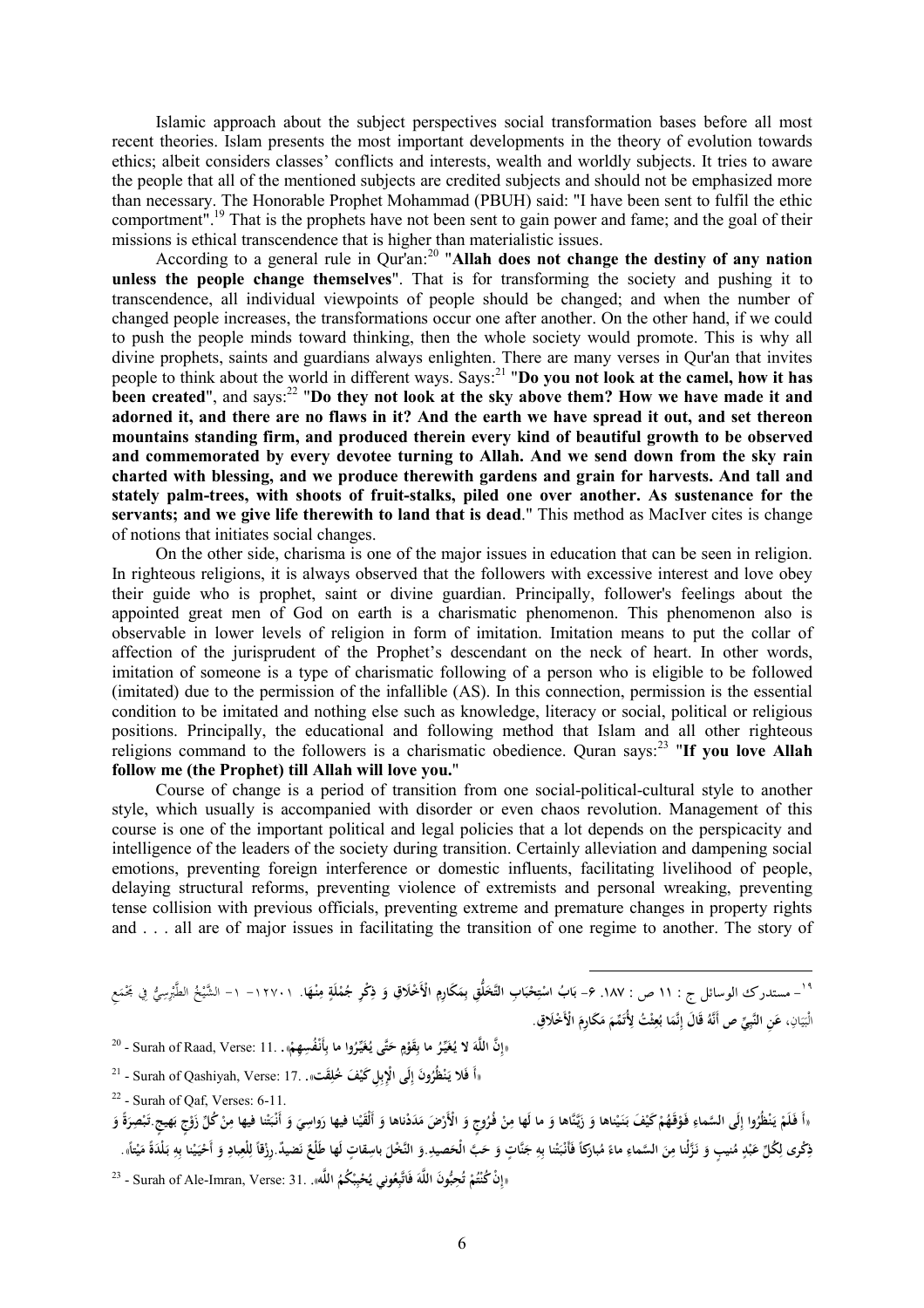Mecca is very informative in this regard. Holy Quran says: <sup>24</sup> "**If two parties among the believers fall into a quarrel, make ye peace between them: but if one of them transgresses beyond bounds against the other, then fight ye (all) against the one that transgresses until it complies with the command of Allah; but if it complies, then make peace between them with justice, and be fair: for Allah loves those who are fair (and just). The believers are but a single brotherhood: so make peace and reconciliation between your two (contending) brothers; and fear Allah, that ye may receive mercy.**"

## **Breeding population**

Malthusian views and simulations of Club of Rome based on system dynamic models through generalization of past trends suffer from basic misspecification problems in model building. Statistical methods used for prediction in econometrics, biometrics, sociometric, enviromentrics, criminometric, technometrics and other similar sciences as demography and others in topic of estimation theory, suffer from a type of error named as specification error. This error actually is generated by modelbuilder due to his insufficient knowledge and comprehension about the hidden facts of the phenomenon. When he builds the mathematical-statistical model by ignoring the hidden facts; the results can be biased and variances of estimators get large. When this error is a matter, the prediction results cannot rightly express the truth and forecast the future events even though the statistics showed good model fit to historical data. Moreover, confidence interval for the far values from the mean widens. As a result, statistical confidence for the long-term and very long-term forecasts are so wide that there will be no confidence in the results. The subjects is widespread and we refrain from mentioning it here.

Views of Malthus and the Club of Rome and calculations and predictions of the latter and similar forecasts often suffer from the above-mentioned objections and technical and analytical evaluations of their mathematical models brings out the shortages. The basic subject that these modes of thought forgot and ignored is the subject of mind creation by human being birth. Each human birth is a birth of a mind power that can solve his problems regarding an average intelligence of human beings and normal condition of society. Among them (the born) based on probability distribution functions, some percentages of people have high IQs and can also bring major changes to larger communities. For example, based on normal probability distribution function, 90% of human beings have average IO plus and minus one standard deviation from the mean IO. And 4% of human beings have high IQ (from average IQ plus one standard deviation to average IQ plus two standard deviations). Moreover, 1% of the people have great IQ (greater IQs than average IQ plus two standard deviations).

Human visions and visionaries of the millenniums have focused on this conclusion that knowledge is the just instrument to solve the human beings' problems and reaching humanities and utopia. Plato proposes his ideal state based on the idea that "virtue is in knowledge". He believes that realization of utopia emanates from knowledge development He believes that the absolute good comes from knowledge; although this proposition is not perfect, but it is true. The word virtue in Plato's words means cleanness, which freshens and spiritualizes the society. Quran expresses this proposition in more perfect words that knowledge emanates from virtue and says:<sup>25</sup> "**Do pious then God will teach you knowledge**". However, in interaction between virtue and knowledge it should be said that knowledge is the base of human erudition and ultimately human societies. That is utopia is built on the base of knowledge. Every human birth is a birth of a new thinking power. If we multiply the average amount of thinking power of human beings by the number of people, the amount of thinking power of the society is estimated. It is said that progresses in recent decades have been dozens of times over the last centuries. This statement is true because thinkers (born) has been increased dozens of times. If each unit of thinking has a unit ability of scientific development, surely current 7 billion people are able to produce 7 billion units of science. If within twenty-some years the

<sup>24</sup>- Surah of Hujorat, Verses: 9-10.

وَ إِنْ طائِفَتانِ مِنَ الْمُؤْمِنِينَ اقْتَتَلُوا فَأَصْلِحُوا بَيْنَهُما فَإِنْ بَغَتْ إِحْداهُما عَلَى الْأُخْرى فَقاتِلُوا الَّتِي تَبْغِي حَتَّى تَفِيءَ إِلى أَمْرِ اللَّهِ فَإِنْ فَاعَتْ فَأَصْلِحُوا بَيْنَهُما **ْ َ ِ َ َ َ ِ َ ِ ِ ِ إ َ َ ِ َ ِ ْ َ ِ إ َ ْ َ ِ َ ِ ِ ْ َ** بِالْعَدْلِ وَ أَقْسِطُوا إِنَّ اللَّهَ يُحِبُّ الْمُقْسِطِينَ. إِنَّمَا الْمُؤْمِنُونَ إِحْوَةٌ فَأَصْلِحُوا بَيْنَ أَحَوَيْكُمْ وَ اتَّقُوا اللَّهَ لَعَلَّكُمْ تُرْحَمُونَ. **ي َ َ ْ َ ِ َ ِ ِ َ ِ َ ْ َ َ َ ْ ْ ي َ َ**

 $\overline{a}$ 

25 - Surah of Baqarah, Verse: 282. **ه**« **اللَّ ُ ُكم ُ لِّم ع ُ يـ َ و ه ُقوا اللَّ اتَّـ و** »**.َ َ َ**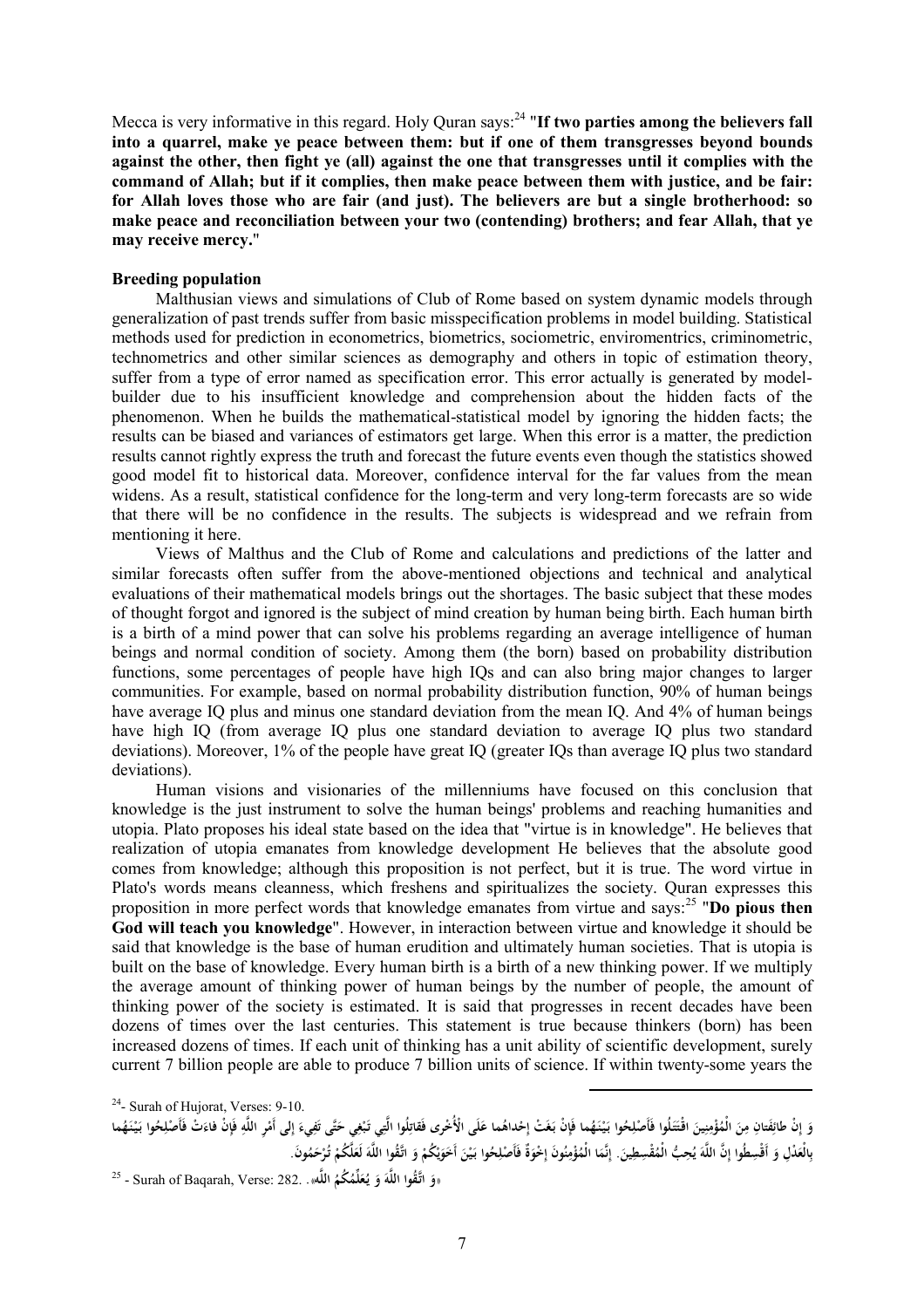population will double, science production capacity will be doubled to 14 billion as well. If population growth were controlled, in the same twenty-some years, the 7 billion people would live and the production of science will be 7 billion units. That is if human population growth were low, the progresses would occur in far years in future, but if the population growth increases, promotion of development will happen sooner since more knowledge would be produced.

The above discussions are regardless of the debates of economies of scale and economic externalities of science production. Economies of scale points to the fact that when production capacity increases productivity will increase more. Externality implies that producers benefits from the other producers production increases. If we add these two factors to the subject of production of science, we will find that the very issue of production of science is not just a linear proportional function of human birth; and is exponential. Economically, production function of science is a homogenous function with the greater than one degree, or it has increasing return to scale. This means that if we increase the factors of science production with a fixed ratio, the amount of produced science will be more than the cited ratio. Therefore, it must be said that, scientific promotion of human community is an increasing progressive function of human birth and population growth.<sup>26</sup>

Islam's approach to population growth can be understood from Holy Quran. It has been revealed that:<sup>27</sup> "**Kill not your children on a plea of want; we provide sustenance for you and for them**". In another place says:<sup>28</sup> "**Kill not your children for fear of want: we shall provide sustenance for them as well as for you; verily the killing of them is a great sin**". In Surah of *Momtahanah*, in the subject of *Bayat* (initiation) with women it is commanded to the Prophet (PBUH) that do *Bayat* (pledge allegiance) with the women whom promise not to kill their children:<sup>29</sup> " $\overline{O}$ **Prophet! When believing women come to thee to take the oath of fealty to thee, that they will not associate in worship any other thing whatever with Allah, that they will not steal, that they will not commit adultery (or fornication), that they will not kill their children, that they will not utter slander, intentionally forging falsehood, and that they will not disobey thee in any just matter, then do thou receive their fealty, and pray to Allah for the forgiveness (of their sins): for**  Allah is oft-forgiving, most merciful". The Prophet states:<sup>30</sup> "Marry and multiply your descendants and proliferate that I'm proud of you on the Day of Resurrection even to defunct fetus".

Instead of controlling population growth, Islam orders to bread the population. Says:<sup>31</sup> "Do not **marry unbelieving women (idolaters), until they believe: a slave woman who believes is better than an unbelieving woman, even though she allures you; nor marry (your girls) to unbelievers until they believe: a man slave who believes is better than an unbeliever, even though he allures you; unbelievers do (but) beckon you to the fire; but Allah beckons by his grace to the garden (of bliss) and forgiveness, and makes his signs clear to mankind: that they may celebrate his praise**". One of the messages of this verse is population breeding. Heathen man and woman are at lower levels of understanding. Because those who worship stone and wood and believe their creations

 $26 -$  For detailed discussion about this approach see:

حضرت حاج دکتر نورعلی تابنده، مجذوبعلیشاه ثانی، «کنترل تولید انسان، تحمیل یک نوع خودکشی اجتماعی»مجموعه مقالات فقهی و اجتماعی، صفحات ۱۶-۱۴، انتشارات حقیقت، ۱۳۷۸.

 $\overline{a}$ 

رَوَ لا تَقْتُلُوا أَوْلادَكُمْ مِنْ إِمْلاقٍ نَحْنُ نَرْزُقُكُمْ». . Surah of Anam, Verse: 151 - <sup>27</sup> **ْ ْ ِ إ ْ ِ ْ ْ**

اوَ لا تَقْتُلُوا أَوْلادَكُمْ حَشْيَةَ إِمْلاقٍ نَحْنُ نَرْزُقُهُمْ وَ إِيَّاكُمْ إِنَّ قَتْلَهُمْ كانَ خِطْأَ كَبيراا . Surah of Isra, Verse: 31. «كَ **ْ ْ ْ إ ْ ِ إ َ ْ ْ ْ ِ َ**

<sup>29</sup>- Surah of Momtahanah, Verse: 12.

«يا أَيُّهَا النَّبِيُّ إِذا جاءَكَ الْمُؤْمِناتُ يُبايِعْنَكَ عَلى أَنْ لا يُشْرِكْنَ بِاللَّهِ شَيْئاً وَ لا يَسْرِقْنَ وَ لا يَنْزِينَ وَ لا يَقْتُلْنَ أَوْلادَهُنَّ وَ لا يَأْشَلَنُ وَ اللَّهُ سَنَّارًا وَ يَسْرِقُونَ **َ ْ ِ َ ِ َ َ َ ْ ْ ِ ب َ َ َ َ ْ ب َ َ َ َ َ ْ** وَ أَرْجُلِهِنَّ وَ لا يَعْصينَكَ في مَعْرُوفٍ فَبَايِعْهُنَّ وَ اسْتَغْفِرْ لَهُنَّ اللَّهَ إِنَّ اللَّهَ غَفُورٌ رَحيم». **َ ِ َ َ إ َ ْ ِ َ ْ َ ِ َ**

٣٠- بحارالأنوار ج : ١٠٠ ص : ٢٢٠. ٢٣- وَ قَالَ (النبي ص) تَنَاكَحُوا تَكْثُرُوا فَإِنِّي أُبَاهِي بِكُمُ الْأُمَمَ يَوْمَ الْقِيَامَةِ وَ لَوْ بِالسَّقْطِ. مستدرك الوسائل، **َ ب ْ َ ِ َ َ ِ َ ْ َ َ ِ َ ِ َ** جلد ١۴، ح ١٧، باب ١. ج ١۴، ح ٢، باب ١.

31 - Surah of Baqarah, Verse: 221.

«لا تَنْكِحُوا الْمُشْرِكاتِ حَتَّى يُؤْمِنَّ وَ لَأَمَةٌ مُؤْمِنَةٌ حَيْرٌ مِنْ مُشْرِكَةٍ وَ لَوْ أَعْجَبَتْكُمْ وَ لا تُنْكِحُوا الْمُشْرِكِينَ حَتَّى يُؤْمِنُوا وَ لَعَبْدٌ مُؤْمِنٌ خَيْرٌ مِنْ مُشْرِكٍ وَ لَوْ **َ ِ َ َ َ ِ َ ْ َ َ ْ َ ٍ ْ ِ ِ َ ْ َ ْ ِ ِ** أَعْجَبَكُمْ أُولئِكَ يَدْعُونَ إِلَى النَّارِ وَ اللَّهُ يَدْعُوا إِلَى الْجَنَّةِ وَ الْمَغْفِرَةِ بِإِذْنِهِ وَ يُبَيِّنُ آياتِهِ لِلنَّاسِ لَعَلَّهُمْ يَتَذَكَّرُونَ» **َ ِ َ ِ َ ي َ ِ َ ِ ْ َ َ َ َ ْ َ ل ِ ِ َ َ ِ ِ ِ ِ ب ِ َ ِ َ**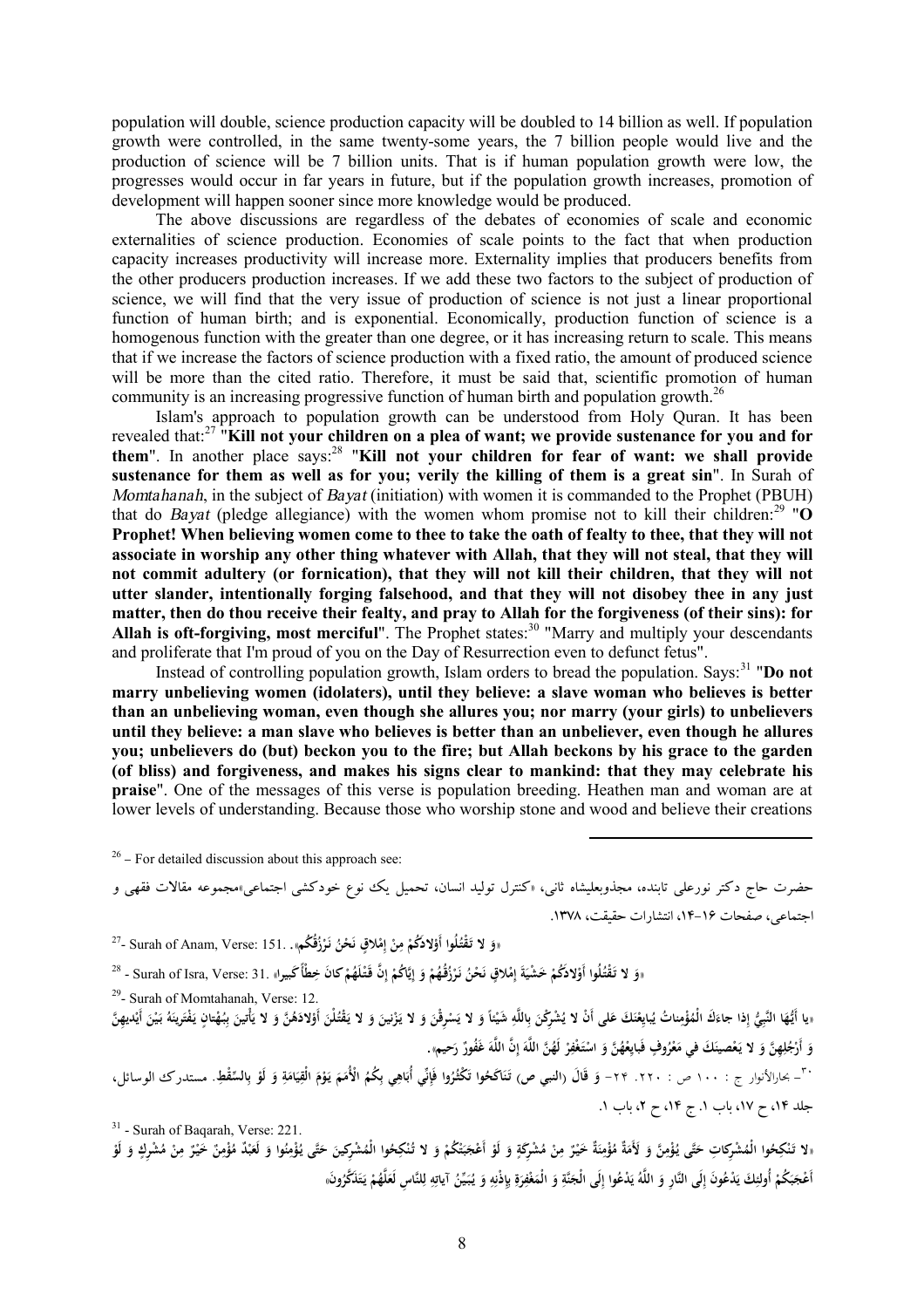are their creature, certainly, are very weak intellectually. Therefore, regarding the effects of genetic transmissions from parents to children, actually, the chromosomes that contain stupidity are transmitted to children, and thus the stupid generation are reproduced. So the God Almighty forbade to marry them, and permitted the marriage if they change their mind, that is if they faith then you can marry them. On the other words, whenever their predispositions progressed and matured.

Primarily incestuous marriage is not also permitted because of close genetic and similarity of chromosomes and genetic structure and DNA of family members, to reduce the defects in creation in offspring birth. As it has been proven in genetics science that incestuous marriage increases the probability of defects in the fetus to the double and increases the birth of defective children. Thus, according to the following verse, the God Almighty banned those individuals who have strong genetic proximity to marry with:<sup>32</sup> "**Prohibited to you (for marriage) are: your mothers, daughters, sisters; father's sisters, mother's sisters; brother's daughters, sister's daughters; foster-mothers (who gave you suck), foster-sisters; your wives' mothers; your step-daughters under your guardianship, born of your wives to whom ye have gone in, no prohibition if ye have not gone in; (those who have been) wives of your sons proceeding from your loins; and two sisters in wedlock at one and the same time, except for what is past; for Allah is oft-forgiving, most merciful**".

Some references have also be done in the cited verse that prohibit marriage with two sisters at the same time that concern family psychological health issues. Discovery of pheromones showed that many finest materials are evaporated from animals' (including human beings) bodies that regulate endocrines' hormones of the opposite sex, and clarified many subtleties about love between man and woman. Pheromones of men affects women, and pheromones of women affects men and their friendship and relations. However, marrying to two sisters at the same time has not been investigated medically yet, but pheromones interactions can be hypothesized to explore the theosophy of prohibition of this type of marriage.

The similar case is the prohibition of marrying father's wife. It seems that prohibition of this type of marriage is due to the interactive effects of the intercourses of two men with similar genetics (father and son) with a woman, and in the above subject of marrying two sisters, intercourses of two similar genetics women (two sisters) with a man that can be considered as new physiological research topic. In relation to the former Quran states:<sup>33</sup> "And marry not women whom your fathers married, **except what is past: it was shameful and odious, an abominable custom indeed**".

Elsewhere, marrying adulterers is prohibited. Quran says: "**Also (prohibited are) married women, except those whom your right hands possess: thus hath Allah ordained (prohibitions) against you: except for these, all others are lawful, provided ye seek (them in marriage) with gifts from your property, desiring chastity, not lust, seeing that ye derive benefit from them, give them their dowers (at least) as prescribed; but if, after a dower is prescribed, agree**  mutually (to vary it), there is no blame on you, and Allah is all-knowing, all-wise. If any of you **have not the means wherewith to wed free believing women, they may wed believing girls from among those whom your right hands possess: and Allah hath full knowledge about your faith. Ye are one from another: wed them with the leave of their owners, and give them their dowers, according to what is reasonable: they should be chaste, not lustful, nor taking paramours: when they are taken in wedlock, if they fall into shame, their punishment is half that for free women.**  This (permission) is for those among you who fear sin; but it is better for you that ve practise **self-restraint; and Allah is oft-forgiving, most merciful**".

Similarly, taking mistress and sweetheart are prohibited. Quran says:<sup>34</sup> "This day are (all)

l

«حُرِّمَتْ عَلَيْكُمْ أُمَّهاتُكُمْ وَ أَخَواتُكُمْ وَ عَمَّاتُكُمْ وَ حَالاتُكُمْ وَ بَناتُ الْأَخِ وَ بَناتُ الْأُخْتِ وَ أُمَّهاتُكُمْ اللاَّتي أَرْضَغْنَكُمْ وَ أَخَواتُكُمْ مِنَ الرَّضاعَةِ وَ **ٔ ب َ َ ب َ ْ ْ َ ْ َ ْ ٔ ب َ ْ ْ ْ َ ت َ ِ َ ِ ْ َ ْ ْ** أُمَّهاتُ نِسائِكُمْ وَ رَبائِبُكُمُ اللَّتِي في حُجُورِكُمْ مِنْ نِسائِكُمُ اللاَّتي دَخَلْتُمْ بِهِنَّ فَإِنْ لَمْ تَكُونُوا دَخَلْتُمْ بِهِنَّ فَلا جُناحَ عَلَيْكُمْ وَ حَلائِلُ أَبْنائِكُمْ الَّذينَ مِنْ **ِ َ َ ْ ِ ِ ن ْ ِ ْ ِ ْ ْ َ َ ب ْ ت ْ ِ ب ْ ْ ِ َ ِ ً** أَصْلابِكُمْ وَ أَنْ تَجْمَعُوا بَيْنَ الْأُخْتَيْنِ إِلاَّ ما قَدْ سَلَفَ إِنَّ اللَّهَ كانَ غَفُوراً رَحيماً » **َ ْ َ َ َ َ َ ْ ِ**

«وَ لا تَنْكِحُوا ما نَكَحَ آباؤُكُمْ مِنَ النِّساءِ إِلاَّ ما قَدْ سَلَفَ إِنَّهُ كانَ فاحِشَةً وَ مَقْتاً وَ ساءَ سَبيلاً». .22 :Surah of Nisa, Verse -**ِ َ إ ِ َ ِ ْ َ َ َ َ َ ِ**

34 - Surah Of Maidah, Verse: 5.

«الْيَوْمَ أُحِلَّ لَكُمُ الطَّيِّباتُ وَ طَعامُ الَّذينَ أُوتُوا الْكِتابَ حِلٌّ لَكُمْ وَ طَعامُكُمْ حِلٌّ لَهُمْ وَ الْمُحْصَناتُ مِنَ الْمُؤْمِناتِ وَ الْمُحْصَناتُ مِنَ الْمُؤْمِناتِ وَ الْمُحْصَناتُ مِنْ الْمُؤْمِنا **َ ْ َ ْ َ َ َ ْ َ َ َ ِ َ َ ِ ِ**

<sup>32</sup> - Surah of Nisa, Verse: 23.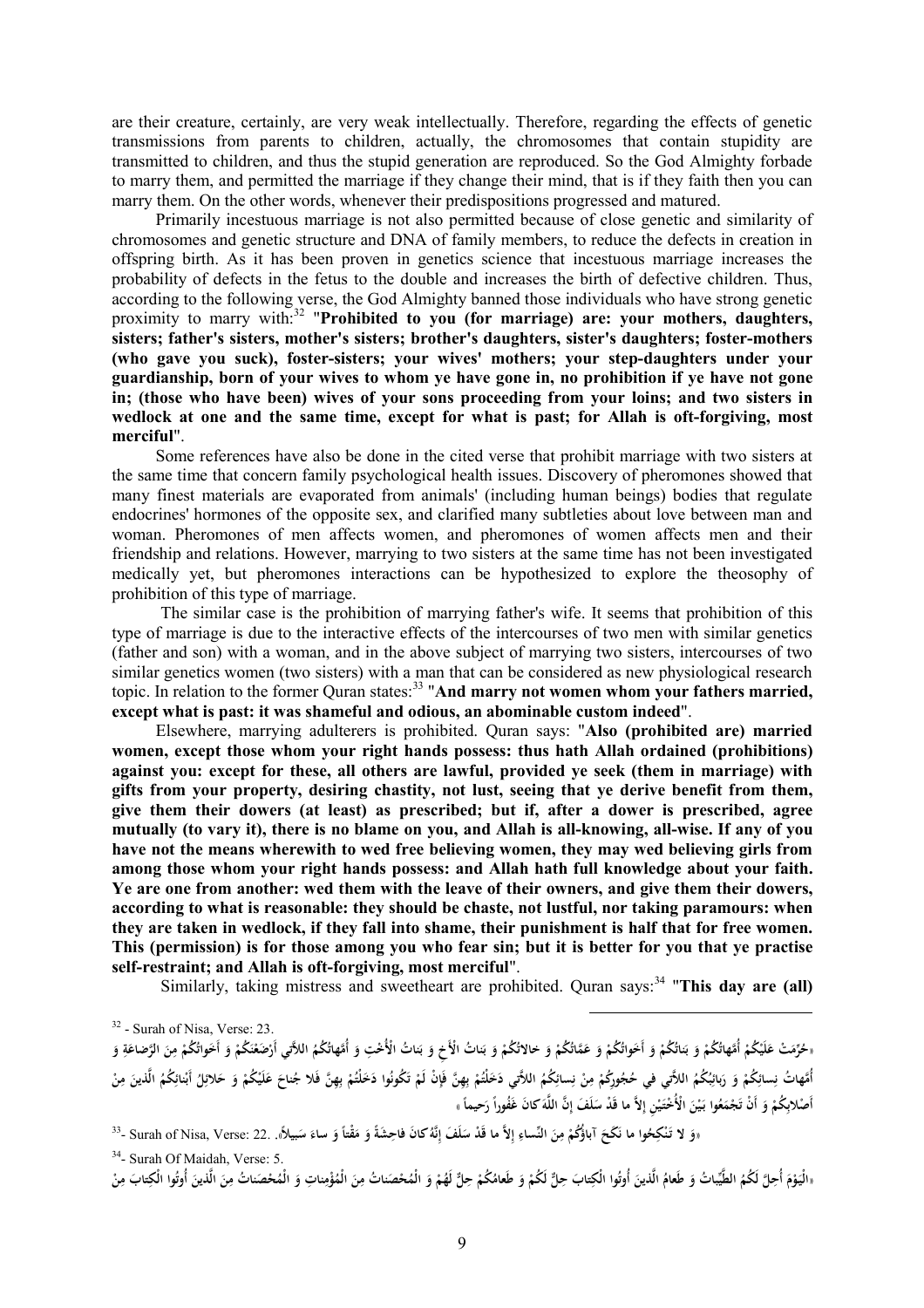things good and pure made lawful unto you. The food of the people of the book is lawful unto **you and yours is lawful unto them; (lawful unto you in marriage) are (not only) chaste women who are believers, but chaste women among the people of the book, revealed before your time, when ye give them their due dowers, and desire chastity, not lewdness, nor secret intrigues if**  any one rejects faith, fruitless is his work, and in the hereafter he will be in the ranks of those **who have lost (all spiritual good).**"

One of the reasons for prohibition of adultery is transference of the disposition of parents to the child. It has been experienced that the spiritual states of parents during intercourse are more or less transferred to the child. Unlawful acts, such as adultery bring more pleasure and excitement for the self than cohabitation (marriage). Because greed is more on prohibited one, and the doer more excites and better quenches. If a child were created in adultery or fornication, since the parents are acting unlawful, their dispositions will be transferred to the child. The parent dispositions during unlawful intercourse due to exaggeratedly pleasure cause the temperament of the child have more tendency to love body pleasures spiritually, and whenever attentiveness to body pleasures is more in person then will be lower conscience and spiritualties and the adulterate spiritual perfection is lower. This latter proposition has been narrated through many stories that the enemies of divine guardians and saints like murderers of John son of Zechariah (AS) and Hussein son of Ali (AS) and many other murderers have been bastard.<sup>35</sup>

#### **Resources**

l

· حضرت حاج دکترنورعلی تابنده، اجراي قوانین و مقررات دوران تحول. روزنامه اطّلاعات، .1358/9/17 مجموعه مقالات حقوقی، اجتماعی، صفحات -50 .49 [/ir.sufism.www://http](http://www.sufism.ir/) · حضرت حاج دکترنورعلی تابنده، قانون واکنش فیزیک در اجتماع، مجله جهان امروز، ش ،4 سهشنبه اول دى ماه .1344 مجموعه مقالات حقوقی و اجتماعی، صفحات -5 ،1 انتشارات حقیقت، چاپ اول، .1381 <http://www.sufism.ir/>

· حضرت حاج دکترنورعلی تابنده، مجذوبعلیشاه، کنترل تولید انسان، تحمیل یک نوع خودکشی اجتماعی، مجموعه مقالات فقهی و اجتماعی، صفحات ،14-16 انتشارات حقیقت، .1378 [/ir.sufism.www://http](http://www.sufism.ir/)

· حضرت حاج زین العابدین شیروانی، بستان السیاحه، چاپ سنائی، گراور استنساخ 1315 قمري. http:/[/www.sufism.ir/](http://www.sufism.ir/)

- · حضرت حاج سلطانحسین تابنده گنابادي، رضاعلیشاه ثانی، تجلی حقیقت در اسرار فاجعه کربلا، انتشارات حقیقت، <http://www.sufism.ir/>.1372 چهارم چاپ
	- · بهار، مهدي، میراثخوار استعمار، چاپ شانزدهم، انتشارات امیرکبیر، ،1357 تهران.
	- · مجلسی، محمدباقر، السماء و العالم بحار، ترجمه: آسمان و جهان، ترجمه محمد باقر کمرهاى، ناشراسلامیه، 1351ش، تهران.
		- · سبحانی، جعفر، مبانی حکومت اسلامی، انتشارات توحید.

قَبْلِكُمْ إِذا آتَيْتُمُوهُنَّ أَجُورَهُنَّ مُحْصِنِينَ غَيْرَ مُسافِحينَ وَ لا مُتَّخِذي أَخْدانٍ وَ مَنْ يَكْفُرْ بِالْإيمانِ فَقَدْ حَبِطَ عَمَلُهُ وَ هُوَ فِي الْآخِرَةِ مِنَ الْخاسِرينَ». **ِ ب ْ َ ي ْ َ َ َ َ ْ َ ْ ِ ْ َ َ ِ ِ َ ِ َ َ َ ِ َ ِ** ٣٥ - ارشاد- ترجمه رسولى محلاتى، جلد ،2 ،135 باب (4)، ص: ،135 (4) .12

آداب معاشرت-ترجمه جلد شانزدهم بحار الانوار، جلد ٢، ١٧٥، (۶) ٢. آسمان و جهان-ترجمه کتاب السماء و العالم بحار، جلد ٧، ١٨۴-١٨٣. بخش امامت- ترجمه جلد ٧ بحار الانوار، جلد ۵، ص: ١٢٧، (١) معانى الاخبار، (٢) محاسن. جلد ۵، ص: ١٣٠، ارشاد مفید. جلد ۵، ص ١٢۴. جلد 13 بحار الانوار.

ثواب الاعمال- ترجمه انصارى، ٥٢١، (١) ٩.